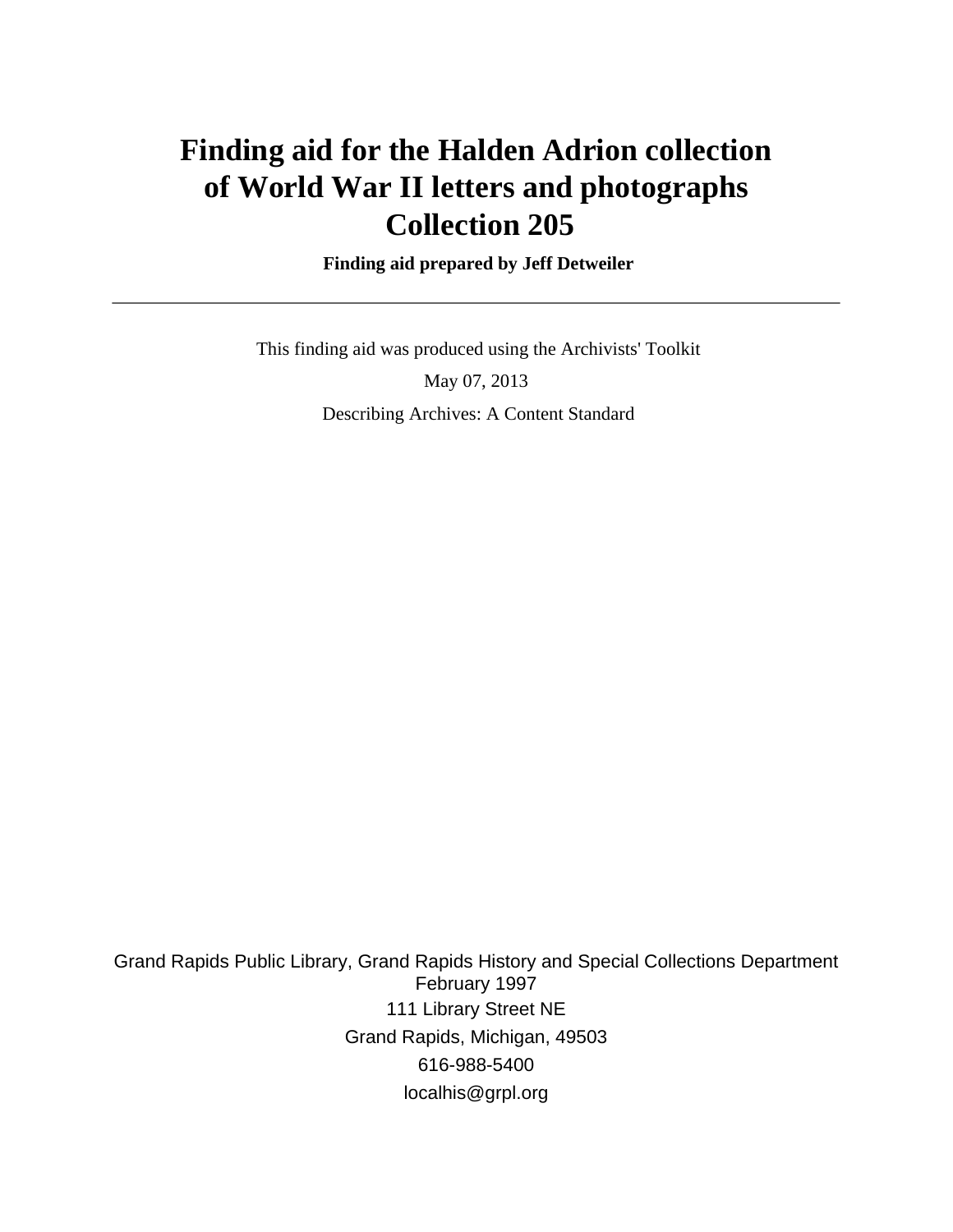# **Table of Contents**

 $\overline{\phantom{a}}$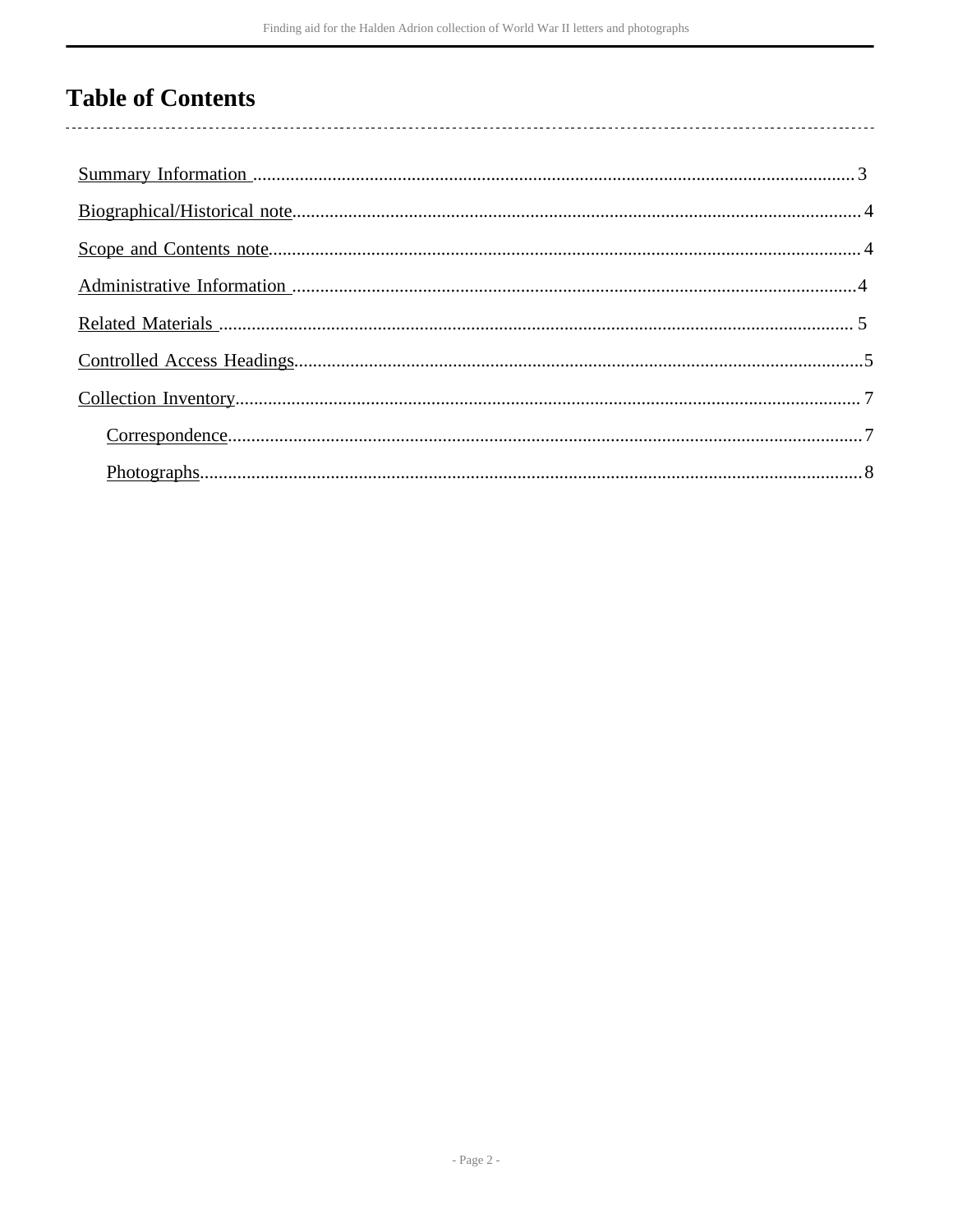# <span id="page-2-0"></span>**Summary Information**

| <b>Repository</b> | Grand Rapids Public Library, Grand Rapids History and Special<br><b>Collections Department</b>                                                                                                                                                                                                                                                                                                                                                                                                                                                                                                                                                                                                                                                                                                                                                                                                                                                                                |
|-------------------|-------------------------------------------------------------------------------------------------------------------------------------------------------------------------------------------------------------------------------------------------------------------------------------------------------------------------------------------------------------------------------------------------------------------------------------------------------------------------------------------------------------------------------------------------------------------------------------------------------------------------------------------------------------------------------------------------------------------------------------------------------------------------------------------------------------------------------------------------------------------------------------------------------------------------------------------------------------------------------|
| <b>Creator</b>    | Adrion, Halden, d. 1945                                                                                                                                                                                                                                                                                                                                                                                                                                                                                                                                                                                                                                                                                                                                                                                                                                                                                                                                                       |
| <b>Title</b>      | Halden Adrion collection of World War II letters and photographs                                                                                                                                                                                                                                                                                                                                                                                                                                                                                                                                                                                                                                                                                                                                                                                                                                                                                                              |
| Date [inclusive]  | 1940-1987                                                                                                                                                                                                                                                                                                                                                                                                                                                                                                                                                                                                                                                                                                                                                                                                                                                                                                                                                                     |
| <b>Extent</b>     | 1.3 Linear feet Three boxes                                                                                                                                                                                                                                                                                                                                                                                                                                                                                                                                                                                                                                                                                                                                                                                                                                                                                                                                                   |
| Language          | English                                                                                                                                                                                                                                                                                                                                                                                                                                                                                                                                                                                                                                                                                                                                                                                                                                                                                                                                                                       |
| <b>Abstract</b>   | Halden Adrion, a native of Grand Rapids, Michigan, served as a bomber<br>pilot during World War II. This collection consists primarily of letters<br>written by Halden Adrion before and during his service as a bomber pilot<br>in World War II (1940-1945) to his girlfriend and eventual fiancée, Elsie<br>Evans. Also included are some letters from Evans to Adrion, along with<br>a few other miscellaneous items of correspondence. The letters describe<br>army life for Adrion, particularly the life of an Army Air Corps cadet and<br>also his hopes and plans for the future. Adrion was presumed shot down<br>over Japanese air space on May 26, 1945 and officially classified as killed<br>in action on June 1, 1946 by the War Department. He received the Air<br>Medal and one Bronze Oak Leaf Cluster. The correspondence between<br>Mrs. Mildred Adrion to Elsie Evans, 1942-1987, extend the collection<br>well beyond the war years which form the bulk. |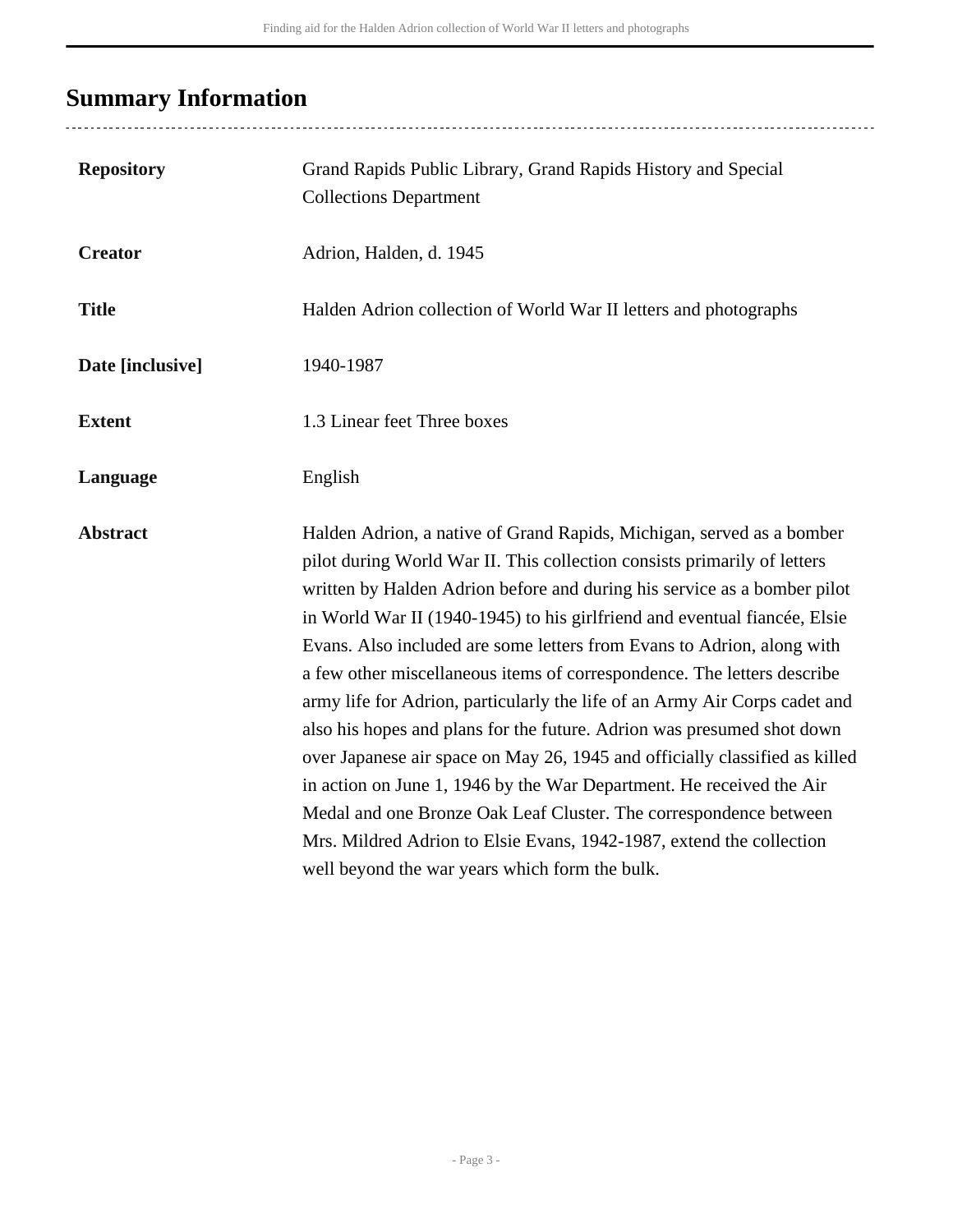## <span id="page-3-0"></span>**Biographical/Historical note**

Halden Adrion, a native of Grand Rapids, Michigan, served as a bomber pilot during World War II, from April of 1943 till his death over Japan on May 26, 1945. After graduating from high school, Adrion attended the University of Michigan from the fall of 1942 till March of 1943 when he was called up for duty. He had enlisted in the Army Reserve on December 14, 1942.

Adrion was stationed first in Scottfield, Illinois and then was transferred to Ft. McClellan, Alabama where he stayed till September of 1943. Next he attended Army Air Corps training sessions at Kent State University in Ohio until January of 1944. He was then stationed at Lowry Field in Colorado where he underwent more flight training. A succession of transfers eventually led to San Francisco in December of 1944. At this point he was put on active combat duty, flying bombing missions against Japanese targets. Adrion was presumed shot down over Japanese air space on May 26, 1945 and officially classified as killed in action on June 1, 1946 by the War Department. He received the Air Medal and one Bronze Oak Leaf Cluster.

### <span id="page-3-1"></span>**Scope and Contents note**

Letters are from Adrion written to Elsie Evans, a one time resident of Grand Rapids, Michigan, while she attended Stephens College in Columbia, Missouri and stayed at Cheley Camps in Colorado where she worked during the summers. Also included are letters written by Evans to Adrion during the summer of 1943, and letters from Mrs. Adrion to Evans. There are also photographs from 1944 which show Adrion and Evans.

The letters portray army life at camps in the United States during World War II. The letters center mainly on Adrion's daily experiences and contain his viewpoint on many topics such as duty and education to name a few. Letters while on active service provide a glimpse at combat life but mainly focus on Adrion's daily experiences and thoughts. Another important component to the letters is Halden's relationship with Elsie, which portrays the rigors of an extended courtship during the war.

## <span id="page-3-2"></span>**Administrative Information**

**Publication Information**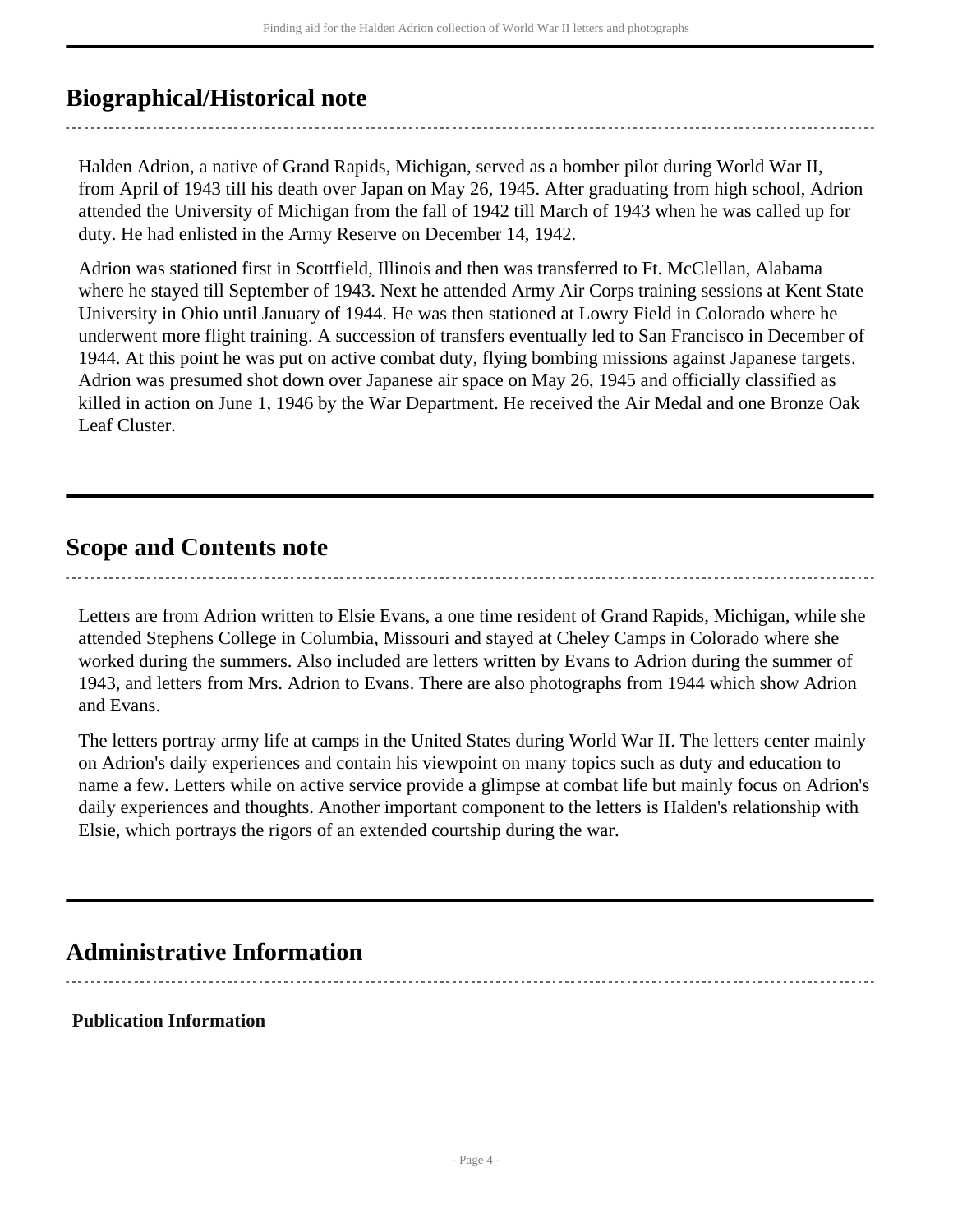Grand Rapids Public Library, Grand Rapids History and Special Collections Department February 1997

#### **Immediate Source of Acquisition note**

Elsie Evans Pierce, accession number 1996.011

## <span id="page-4-0"></span>**Related Materials**

#### **Related Archival Materials note**

Collection 125, Robinson Studio Collection contains numerous images from the time period of WWII. See some of these published in the book "Grand Rapids Goes to War" by Richard Harms and Robert W. Viol, 1993.

Collection 310, Grand Rapids in World War II, 1941-1946, Collection, is one of several archival collections which contain information about Grand Rapids soldiers during WWII.

### <span id="page-4-1"></span>**Controlled Access Headings**

### **Genre(s)**

• letters (correspondence)

#### **Geographic Name(s)**

• Grand Rapids (Mich.) -- History

#### **Personal Name(s)**

- Adrion, Halden, d. 1945
- Pierce, Elsie Evans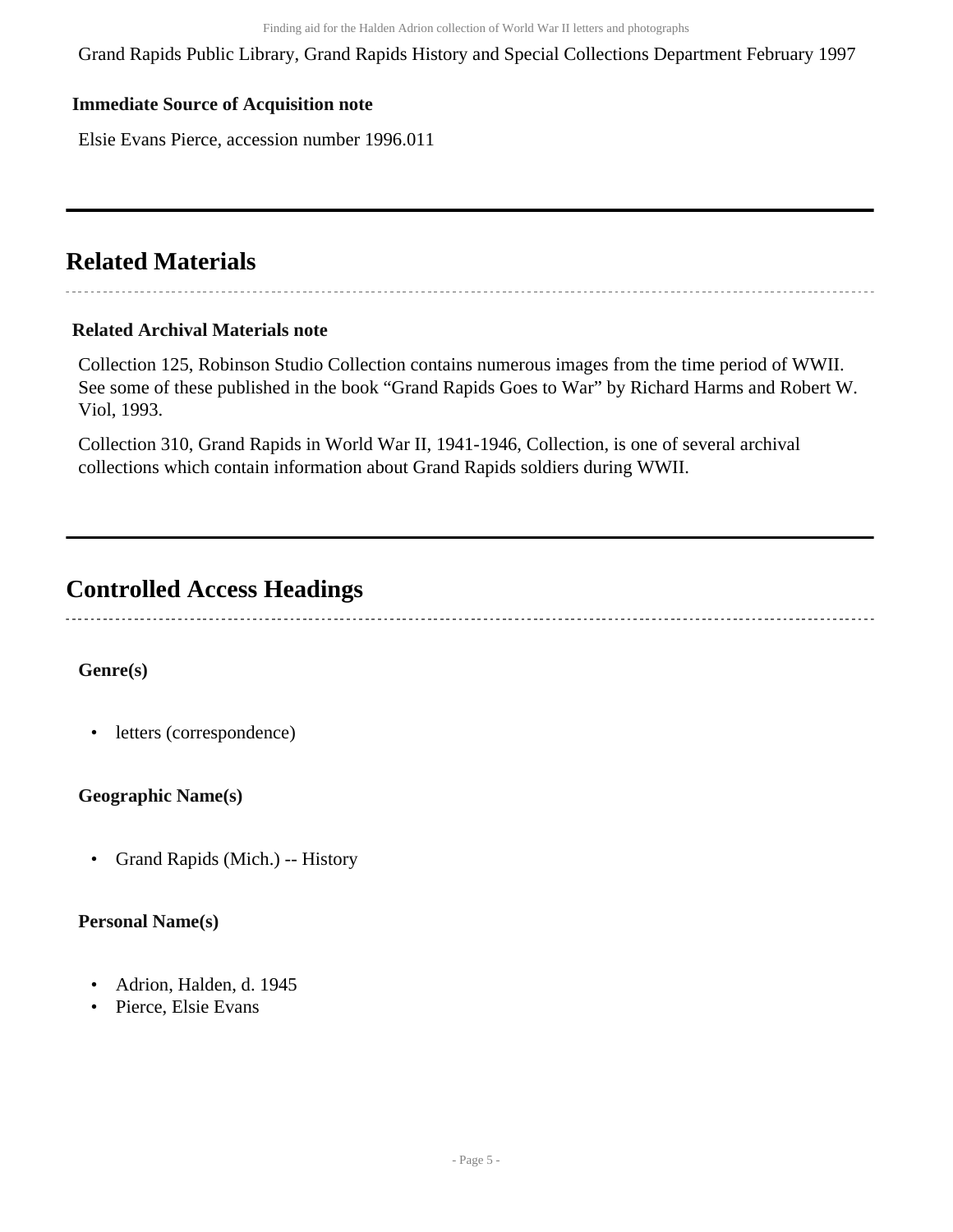Finding aid for the Halden Adrion collection of World War II letters and photographs

### **Subject(s)**

• World War, 1939-1945 -- Personal narratives, American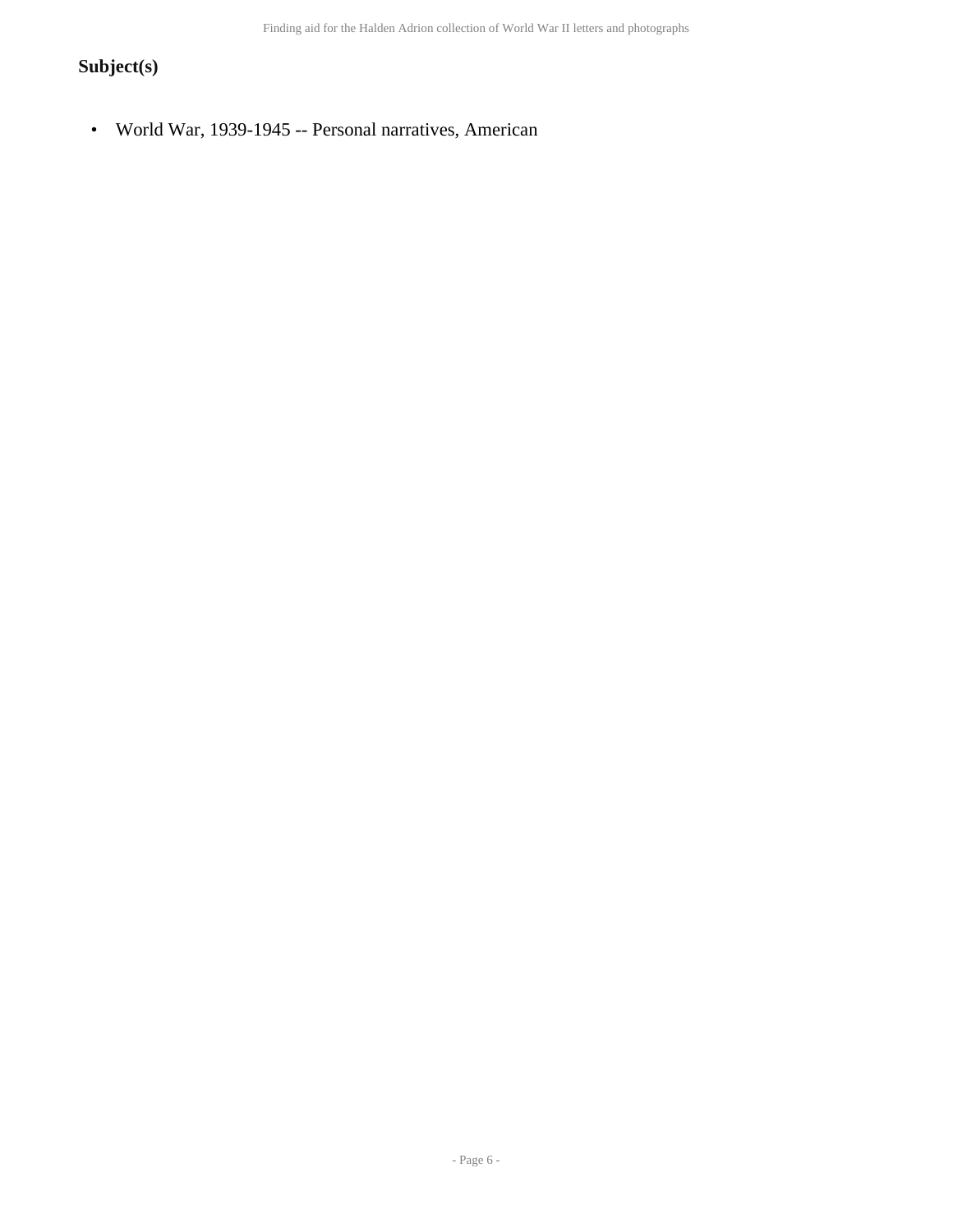# <span id="page-6-0"></span>**Collection Inventory**

<span id="page-6-1"></span> **Series I Correspondence** 

### **Letters, Halden to Elsie 1940-1945**

|                                              | <b>Box</b>     | <b>Folder</b>  |
|----------------------------------------------|----------------|----------------|
| Letters, Halden to Elsie 1940-June 1943      | $\mathbf{1}$   | $1 - 14$       |
| Letters, Halden to Elsie July 1943-Nov. 1944 | $\overline{2}$ | $1 - 17$       |
| Letters, Halden to Elsie Dec. 1944           | $\overline{3}$ | $\mathbf{1}$   |
| Letters, Halden to Elsie Jan. 1945           | 3              | $\overline{2}$ |
| Letters, Halden to Elsie Feb. 1945           | 3              | 3              |
| Letters, Halden to Elsie March 1945          | 3              | $\overline{4}$ |
| Letters, Halden to Elsie April 1945          | 3              | 5              |
| Letters, Halden to Elsie May 1945            | 3              | 6              |
| Letters, Halden to Elsie April 1943-1944     | 3              | $7 - 12$       |